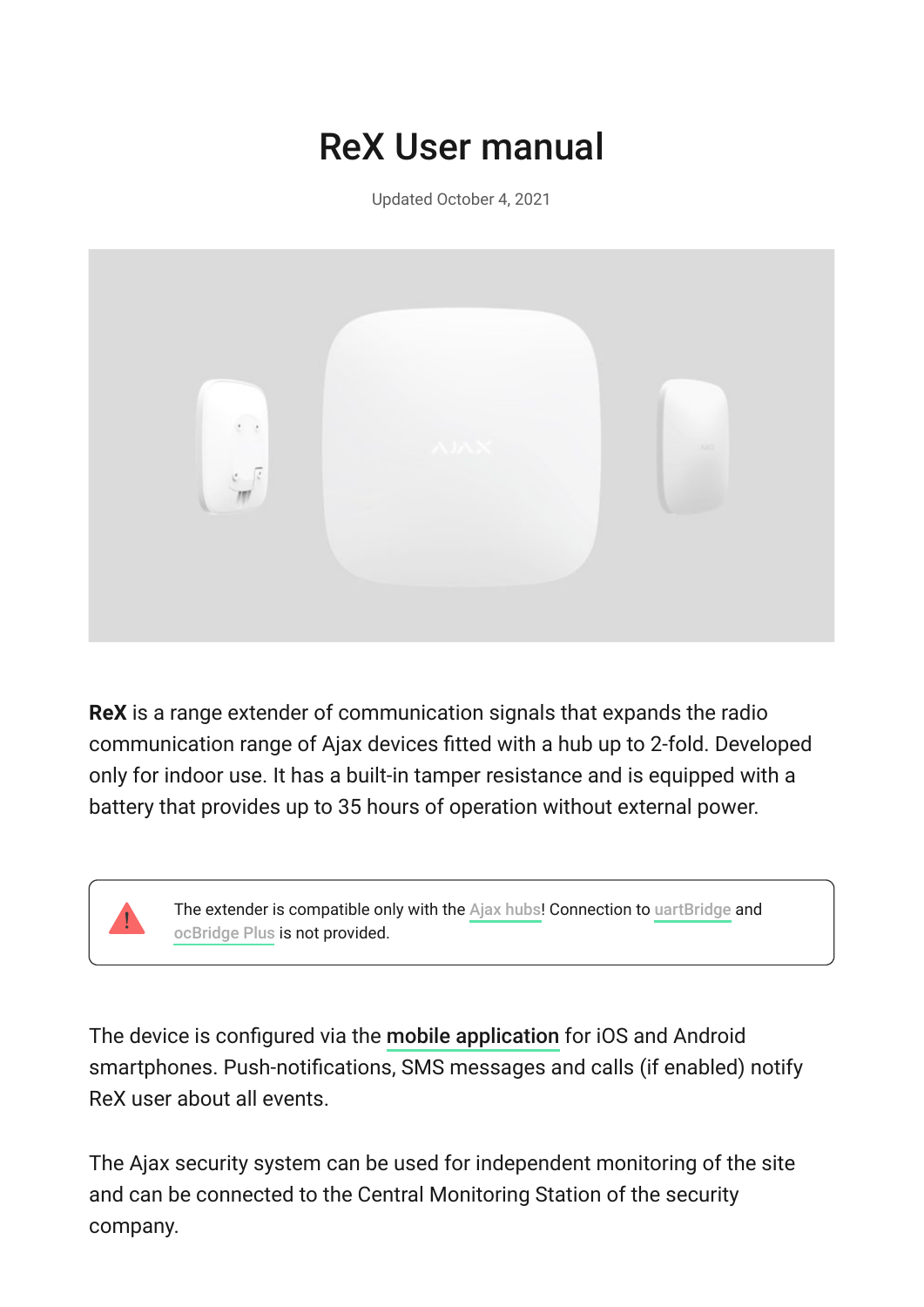### Functional elements



- **1.** Logo with light indicator
- **2.** SmartBracket attachment panel (perforated section is necessary to trigger the tamper during an attempt to lift the fixed ReX from the surface)
- **3.** Power connector
- **4.** QR-code
- **5.** Tamper button
- **6.** Power button

## Principle of operation

ReX expands the radio communication range of the security system allowing installation of Ajax devices at a greater distance away from the hub.



The communication range between ReX and the device is limited by the radio signal range of the device (indicated in the device specifications on the [website](https://ajax.systems/products/) and in the User Manual).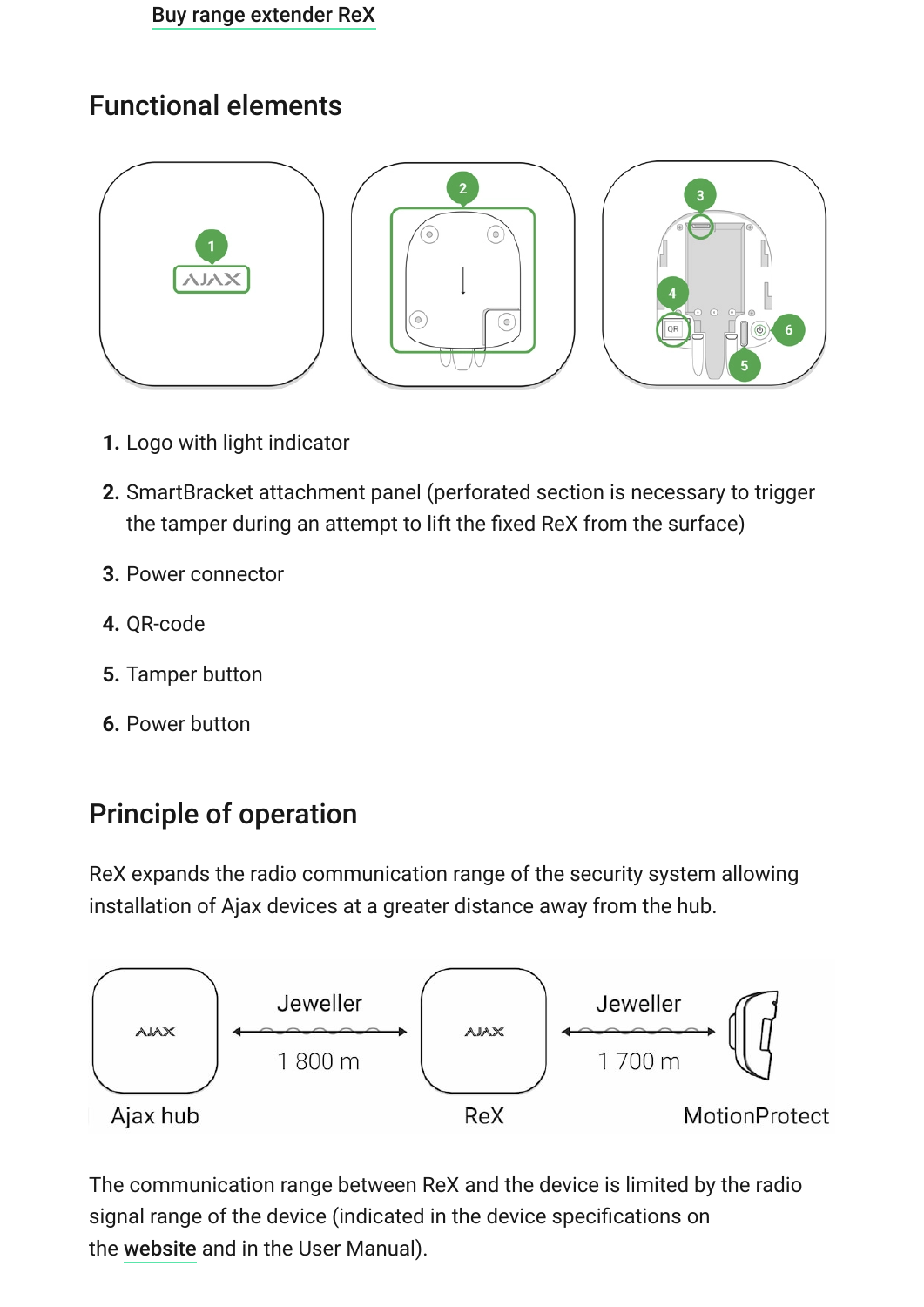ReX receives hub signals and transmits them to the devices connected to ReX, and transmits signals from the devices to the hub. The hub polls the extender every 12~300 seconds (by default: 36 seconds) while the alarms are communicated within 0.3 seconds.



### The number of connected ReX

Depending on the hub model, the following number of range extenders can be connected to the hub:

| Hub              | 1 ReX       |
|------------------|-------------|
| Hub Plus         | up to 5 ReX |
| Hub <sub>2</sub> | up to 5 ReX |
| Hub 2 Plus       | up to 5 ReX |

Connecting multiple ReX to the hub is supported by devices with OS Malevich 2.8 and later. At the same time, ReX can only be connected directly to the hub and connecting one range extender to another is not supported.

ReX does not increase the number of devices connected to the hub!

### Connection of ReX to the hub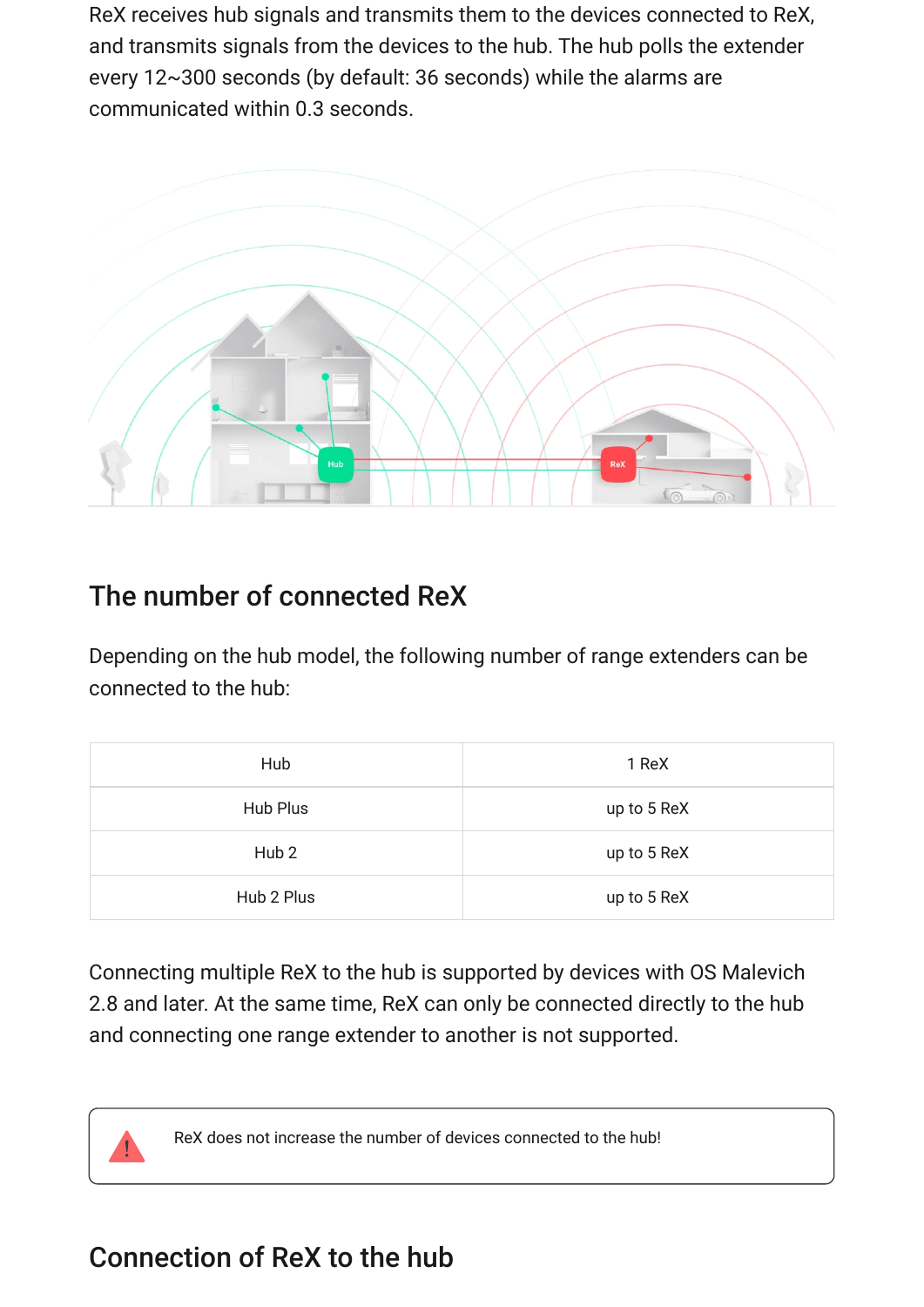### **Prior to initiating the connection:**

- **1.**Install the Ajax application onto your smartphone following the instructions of the hub guide.
- **2.** Create user account, add the hub to the application, and create at least one room.
- **3.** Open the **Ajax application**.
- **4.** Turn on the hub and check the Internet connection.
- **5.** Ensure that the hub is disarmed and is not updating by checking its status in the mobile application.
- **6.** Connect ReX to external power.



Only users with administrator rights can add a device to the hub.

### Connecting ReX to the hub:

- **1.** Click **Add Device** in the Ajax application.
- **2.** Name the extender, scan or manually enter the **QR-code** (located on the lid and package), and select the room where the device is located.

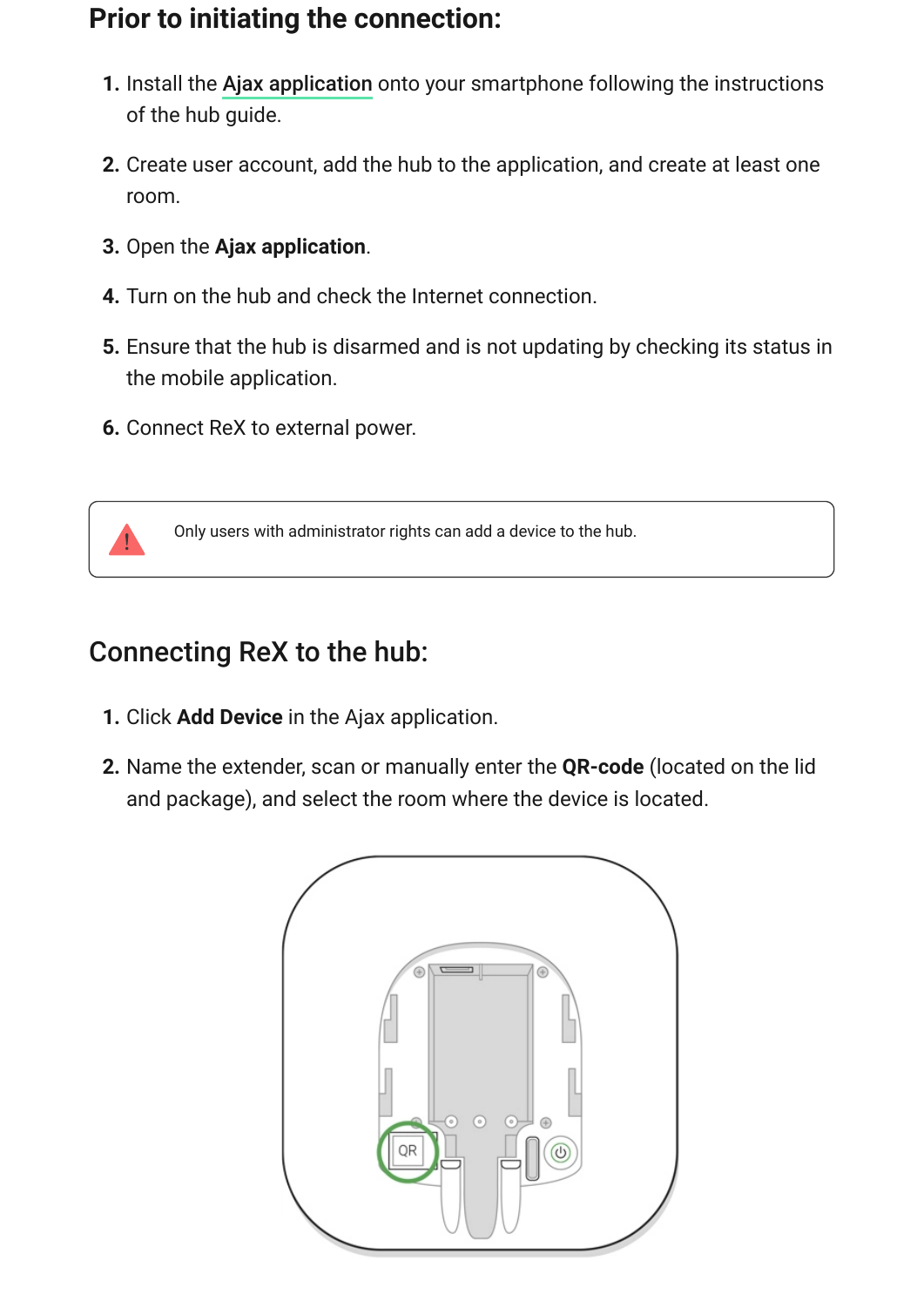- **3.** Click **Add** the countdown begins.
- **4.** Turn on ReX by pressing the power button for 3 seconds shortly after connecting to the hub the logo will change its color from red to white within 30 seconds after ReX is switched on.



In order for detection and interfacing to occur, ReX must be located within radio communication range of the hub (on the same guarded facility).

The request for connection to the hub is transmitted for a short time at the time of switching on the device. If the connection to the hub fails, turn off the extender by pressing the power button for 3 seconds and retry the connection procedure after 5 seconds.

The extender connected to the hub will appear in the list of hub devices in the application. The updating of device statuses in the list depends on the polling time set in the hub settings; the default value is 36 seconds.

### Choosing devices for operation via ReX

### In order to assign a device to the extender:

**1.** Go to the ReX settings (Devices  $\rightarrow$  ReX  $\rightarrow$  Settings  $\{\odot\}$ ).

**2.** Press **Pair with device**.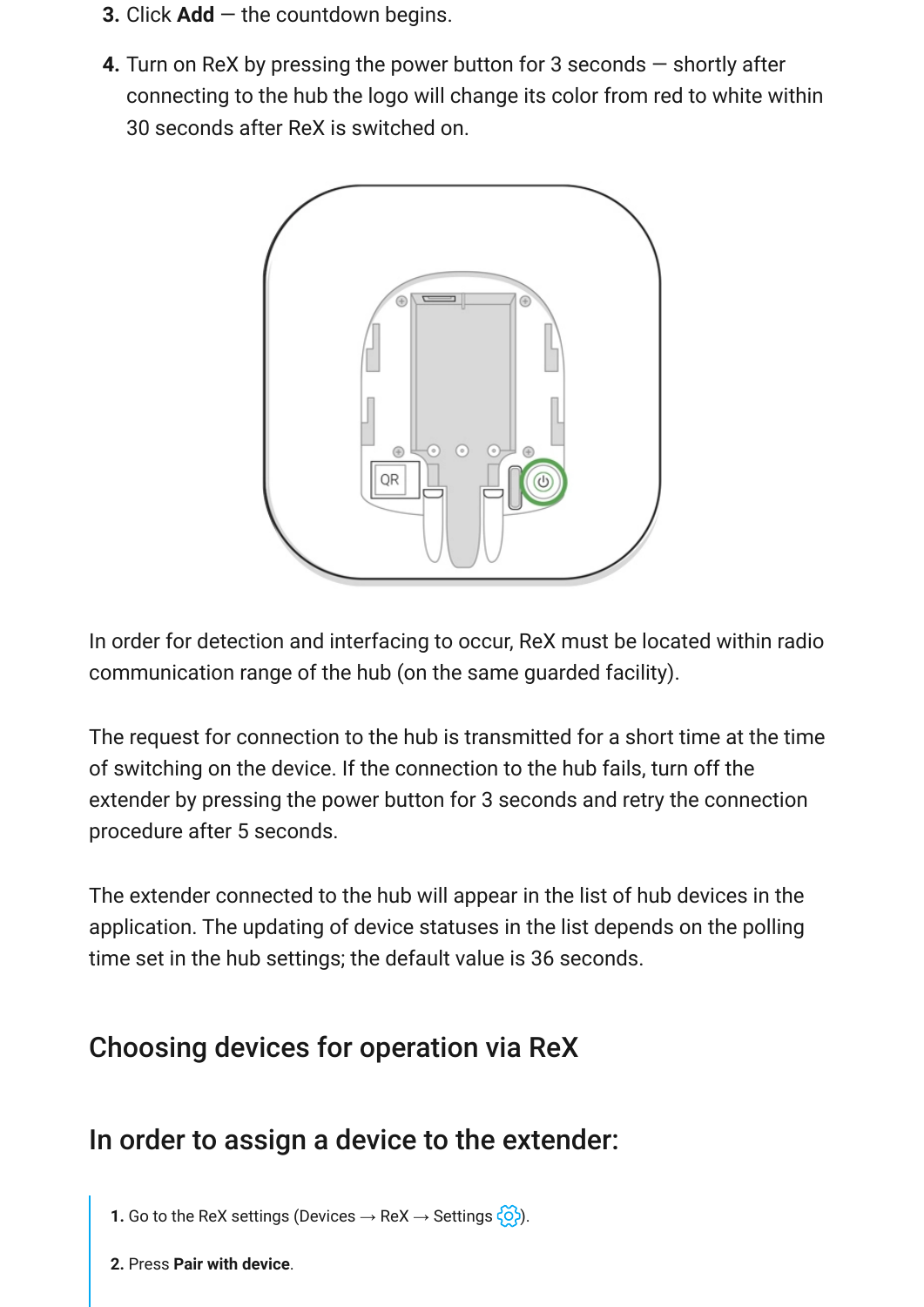- **3.** Choose the devices that should operate via the extender.
- **4.** Go back to the ReX settings menu.

Once the connection is established, the selected devices will be marked with the  $RE$  icon in the mobile application.



ReXdoes not support pairing with MotionCam motion detector with visual alarm verification since the latter uses additional Wings radio protocol.



A device can only be paired with one ReX. When a device is assigned to a range extender it is automatically disconnected from another connected range extender.



### In order to assign a device to the hub:

- 1. Go to the ReX settings (Devices → ReX → Settings  $\langle \text{Q} \rangle$ ).
- **2.** Press **Pair with device**.
- **3.** Uncheck the devices that need to be connected to the hub directly.
- **4.** Go back to the ReX settings menu.

### ReX states



**2.** ReX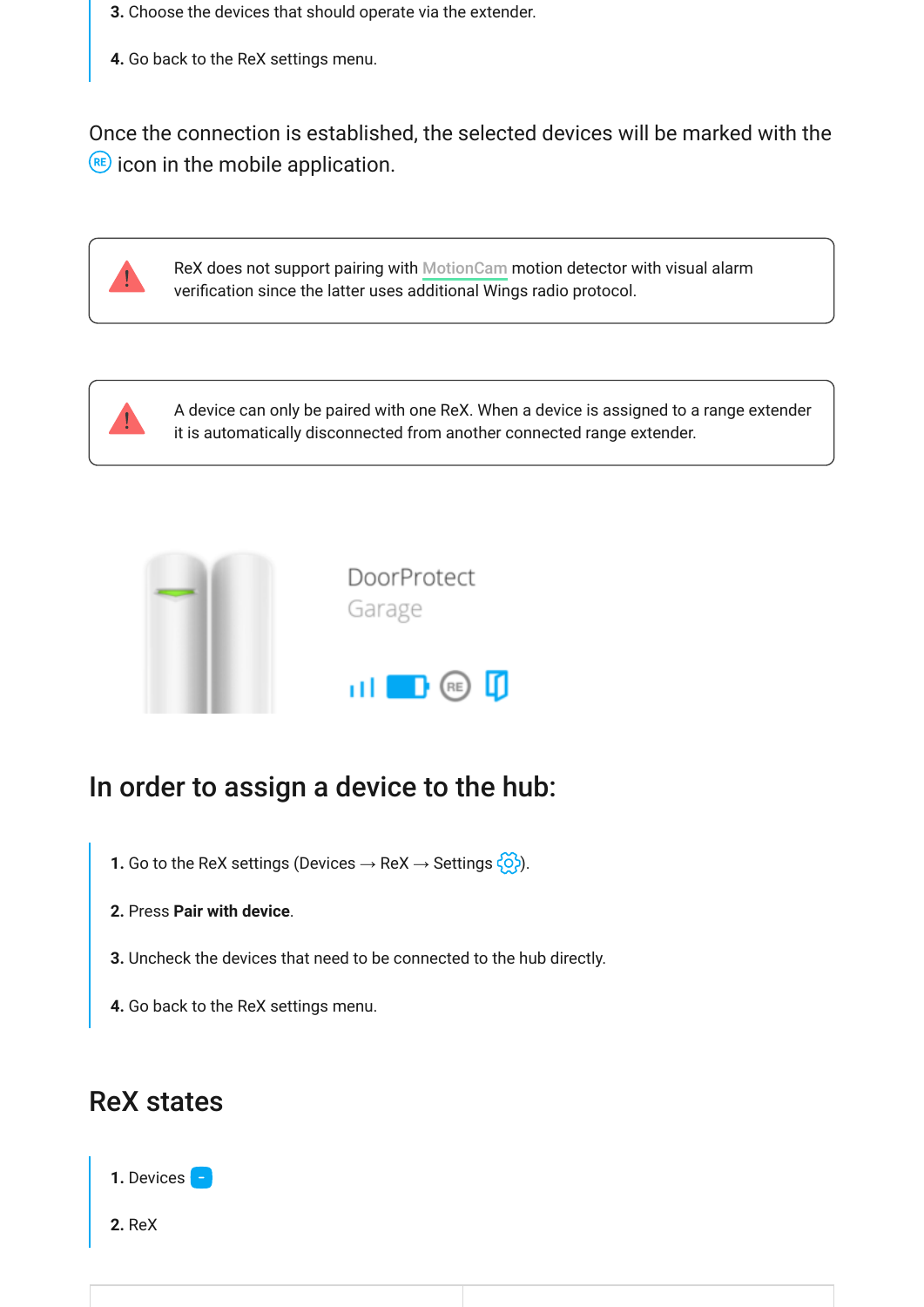| <b>Parameter</b>              | <b>Value</b>                                                                                                                                                      |
|-------------------------------|-------------------------------------------------------------------------------------------------------------------------------------------------------------------|
| Jeweller Signal Strength      | Signal strength between the hub and ReX                                                                                                                           |
| Connection                    | Connection status between the hub and the<br>extender                                                                                                             |
| <b>Battery Charge</b>         | Battery level of the device. Displayed as a<br>percentage                                                                                                         |
|                               | How battery charge is displayed in                                                                                                                                |
|                               | Ajax apps                                                                                                                                                         |
| Lid                           | Tamper mode that reacts to an attempt to<br>detach or violate the integrity of the extender<br>body                                                               |
| <b>External power</b>         | Availability of external power                                                                                                                                    |
| <b>Temporary Deactivation</b> | Shows the status of the device: active,<br>completely disabled by the user, or only<br>notifications about triggering of the device<br>tamper button are disabled |
| Firmware                      | ReX firmware version                                                                                                                                              |
| Device ID                     | Identifier of the device                                                                                                                                          |

## ReX settings



| <b>Item</b>                   | <b>Value</b>                                                  |
|-------------------------------|---------------------------------------------------------------|
| First field                   | Device name, can be edited                                    |
| Room                          | Selection of a virtual room that the device is<br>assigned to |
| <b>LED Brightness</b>         | Adjusts the brightness of the logo light                      |
| Pair with device              | Assignment of devices for the extender                        |
| Jeweller Signal Strength Test | Signal strength test between the extender and<br>the hub      |
|                               |                                                               |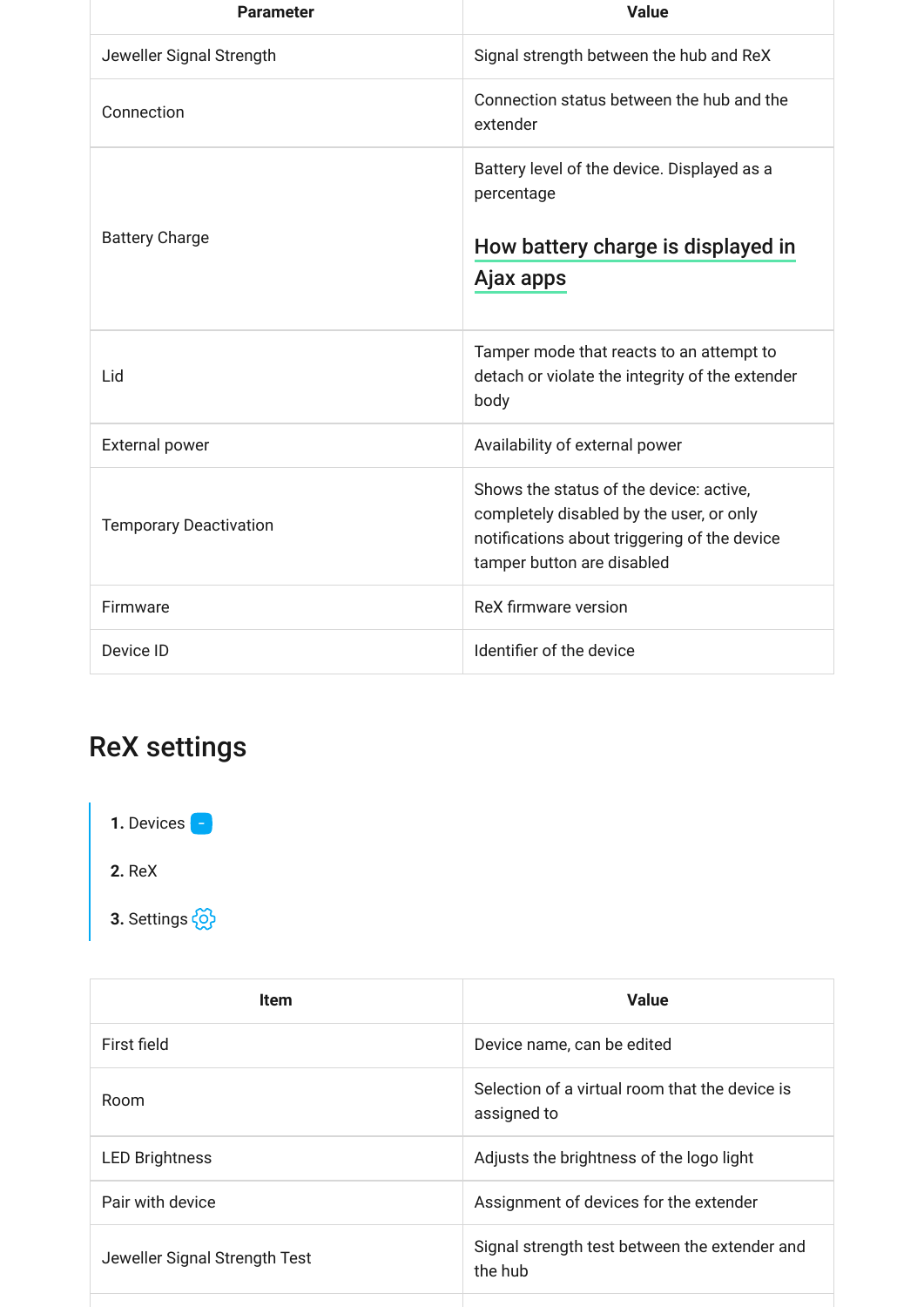| <b>Temporary Deactivation</b> | Allows the user to disconnect the device<br>without removing it from the system.                                                                                                  |
|-------------------------------|-----------------------------------------------------------------------------------------------------------------------------------------------------------------------------------|
|                               | Two options are available:                                                                                                                                                        |
|                               | <b>Entirely</b> $-$ the device will not execute<br>system commands or participate in<br>automation scenarios, and the system will<br>ignore device alarms and other notifications |
|                               | <b>Lid only</b> $-$ the system will ignore only<br>notifications about the triggering of the<br>device tamper button                                                              |
|                               | Learn more about temporary                                                                                                                                                        |
|                               | deactivation of devices                                                                                                                                                           |
|                               | Note that the system will ignore only the<br>disabled device. Devices connected via ReX<br>will continue operating normally                                                       |
| <b>User Guide</b>             | <b>Opening ReX User Manual</b>                                                                                                                                                    |
| Unpair device                 | Disconnecting the extender from the hub and<br>deleting its settings                                                                                                              |

## Indication

The ReX LED indicator may light red or white depending on the state of the device.

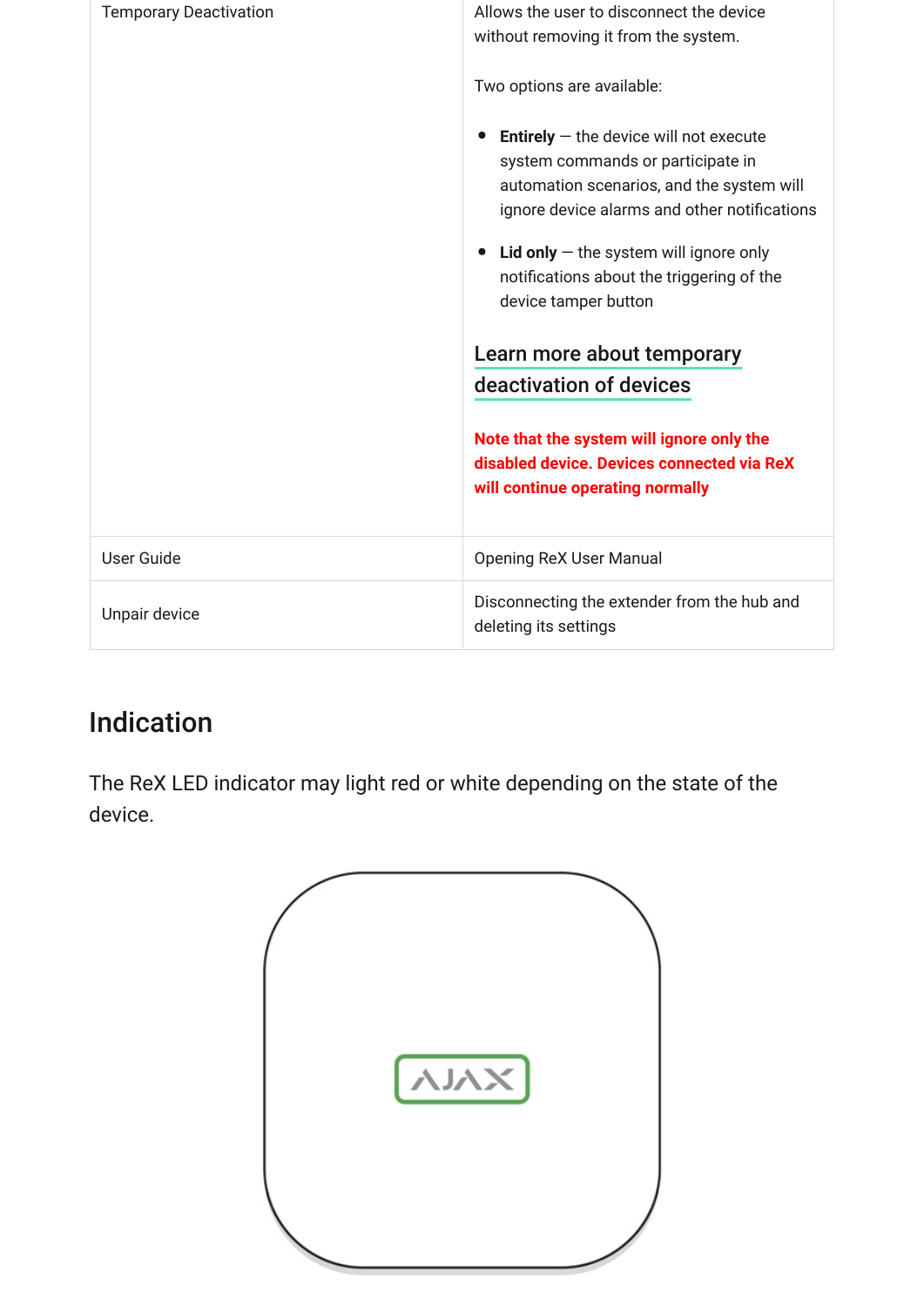| Event                               | <b>State of logo with LED indicator</b> |
|-------------------------------------|-----------------------------------------|
| Device is connected to the hub      | Constantly lights white                 |
| Device lost connection with the hub | Constantly lights red                   |
| No external power                   | Blinks every 10 seconds                 |

## Functionality testing

The functionality testing of the associated to ReX devices will be added to the next updates of OS Malevich.

The Ajax security system allows conducting tests for checking the functionality of connected devices.

The tests do not start straight away but within a period of 36 seconds when using the standard settings. The test time start depends on the settings of the detector scanning period (the paragraph on "**Jeweller**" in hub settings).

You can test the Jeweller signal strength between the range extender and the hub, as well as between the range extender and the device connected to it.

To check the Jeweller signal strength between the range extender and the hub, go to the ReX settings and select **Jeweller Signal Strength Test**.

To check the Jeweller signal strength between the range extender and device, go to the settings of the device connected to ReX, and select **Jeweller Signal Strength Test**.

[Jeweller Signal Strength Test](https://support.ajax.systems/en/what-is-signal-strenght-test/)

### Device installation

### Selection of the installation site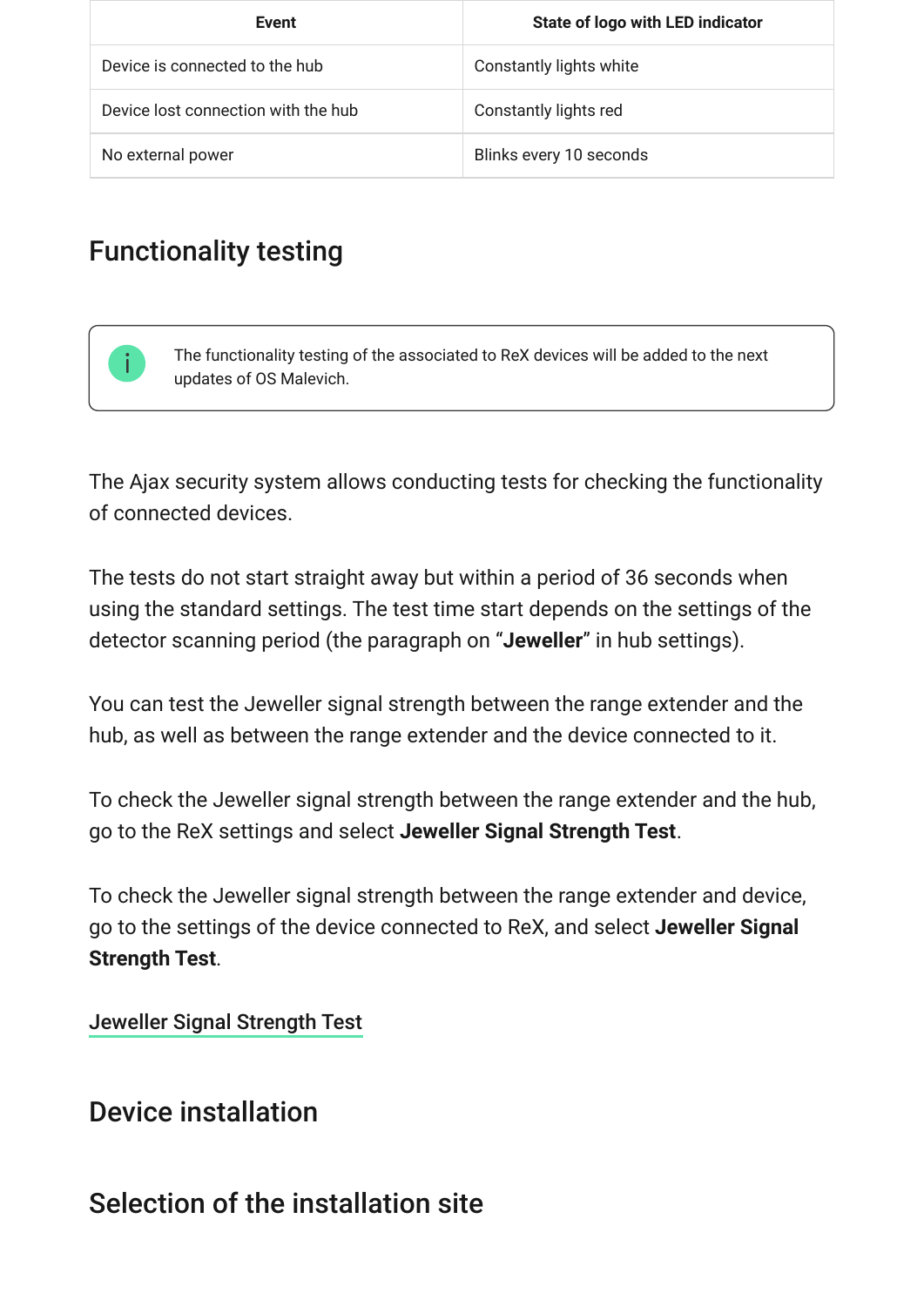The location of ReX determines its distance from the hub, the devices connected to the extender, and the presence of obstacles preventing the passage of the radio signal: walls, interfloor bridgings, and large objects located in the facility.



The device developed only for indoor use.



Check the signal strength at the installation site!

If the signal strength reaches just one bar on the indicator, the stable operation of the security system can not be guaranteed. Take whatever action is necessary to improve the quality of the signal! At the very least, move ReX or hub — relocation even by 20 cm can significantly improve the reception quality.

### Installation procedure

Before installing ReX, be sure to choose the best location that meets the requirements of this guide! It is desirable for the extender to be hidden from direct view.

During mounting and operating, follow the general electrical safety rules when using electrical appliances as well as the requirements of electrical safety laws and regulations.

#### Device mounting

**1.** Fix the SmartBracket attachment panel with the bundled screws. If you choose to use other fasteners, make sure that they do not damage or deform the panel.



It is not recommended to use double-sided adhesive tape for installation. This can result in ReX falling that can lead to malfunctioning of the device.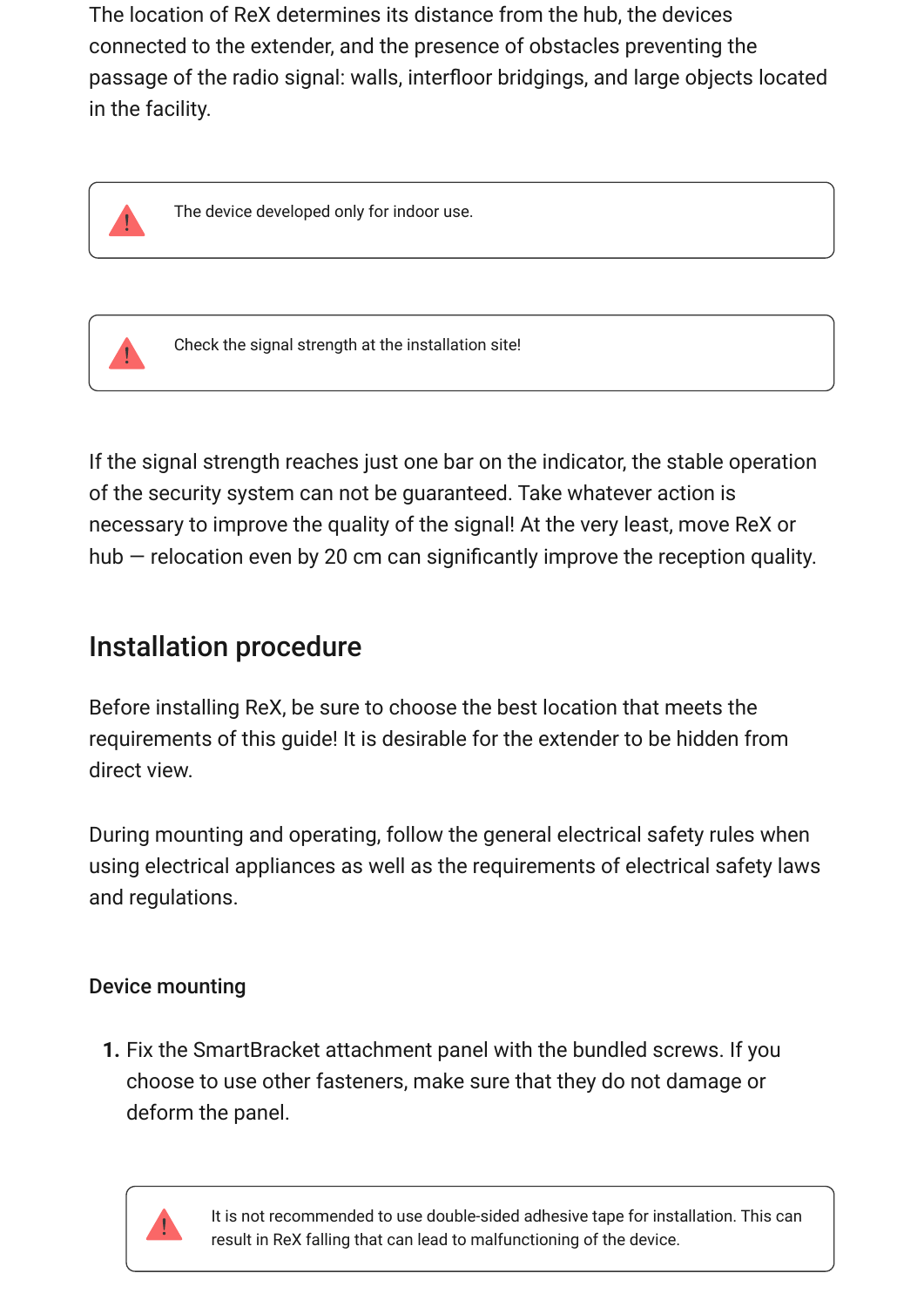- **2.** Slide ReX onto the attachment panel. After installation, check the tamper status in the Ajax application and then the panel tightness.
- **3.** In order to ensure higher reliability, fix ReX to the SmartBracket panel with the bundled screws.



Do not flip the range extender when attaching vertically (for instance, on a wall). When properly fixed, the Ajax logo can be read horizontally.

You will receive a notification if an attempt to detach the extender from the surface or remove it from the attachment panel is detected.

> It is strictly forbidden to disassemble the device connected to the power supply! Do not use the device with a damaged power cable. Do not disassemble or modify ReX or its individual parts — this may interfere with the normal operation of the device or lead to its failure.

#### **Don't place ReX:**

- **1.** Outside the room (outdoors).
- **2.** Near metal objects and mirrors that cause attenuation or screening of radio signals.
- **3.** In rooms characterized by humidity and temperature levels beyond the permissible limits.
- **4.** Close to radio interference sources: less than 1 meter from the router and power cables.

### Maintenance of the device

Check the functionality of the Ajax security system regularly.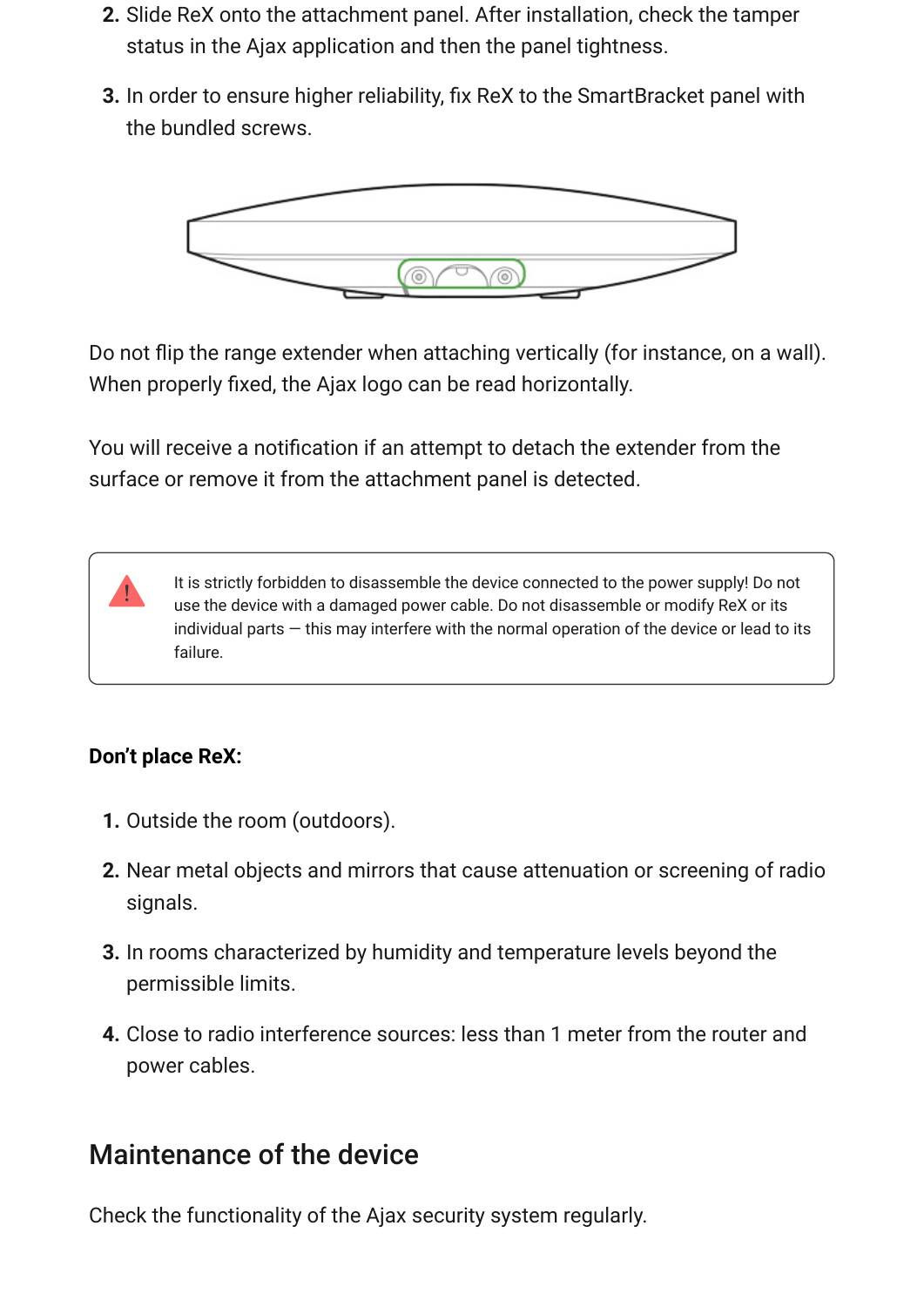Clean the body from dust, cobwebs, and other contaminants as they emerge. Use soft dry napkin suitable for equipment maintenance.

Do not use substances that contain alcohol, acetone, gasoline or other active solvents to clean the extender.

#### [How to replace ReX radio signal range extender battery](https://support.ajax.systems/en/how-to-replace-hub-accumulator/)

### Tech specs

| The maximum number of devices connected to<br><b>ReX</b> | When using with Hub $-$ 99, Hub 2 $-$ 99, Hub<br>Plus - 149, Hub 2 Plus - 199                             |
|----------------------------------------------------------|-----------------------------------------------------------------------------------------------------------|
| Max number of connected ReX per hub                      | Hub $-$ 1, Hub 2 $-$ 5, Hub Plus $-$ 5, Hub 2 Plus $-$<br>5                                               |
| Power supply                                             | 110~240 V AC, 50 / 60 Hz                                                                                  |
| Backup battery                                           | Li-lon 2 A·h (up to 35 hours of autonomous<br>operation)                                                  |
| Tamper protection                                        | Available                                                                                                 |
| Frequency band                                           | 868.0~868.6 MHz                                                                                           |
| Compatibility                                            | Operates only with Ajax hubs featuring OS<br>Malevich 2.7.1 and later<br><b>Doesn't support MotionCam</b> |
| Maximum radio signal power                               | Up to 25 mW                                                                                               |
| Radio signal modulation                                  | <b>GFSK</b>                                                                                               |
| Radio signal range                                       | Up to 1,800 m (any obstacles absence)<br>Learn more                                                       |
| Installation method                                      | Indoors                                                                                                   |
| Operating temperature range                              | From -10°C to +40°C                                                                                       |
| Operating humidity                                       | Up to 75%                                                                                                 |
| Overall dimensions                                       | $163 \times 163 \times 36$ mm                                                                             |
| Weight                                                   | 330 g                                                                                                     |
|                                                          |                                                                                                           |